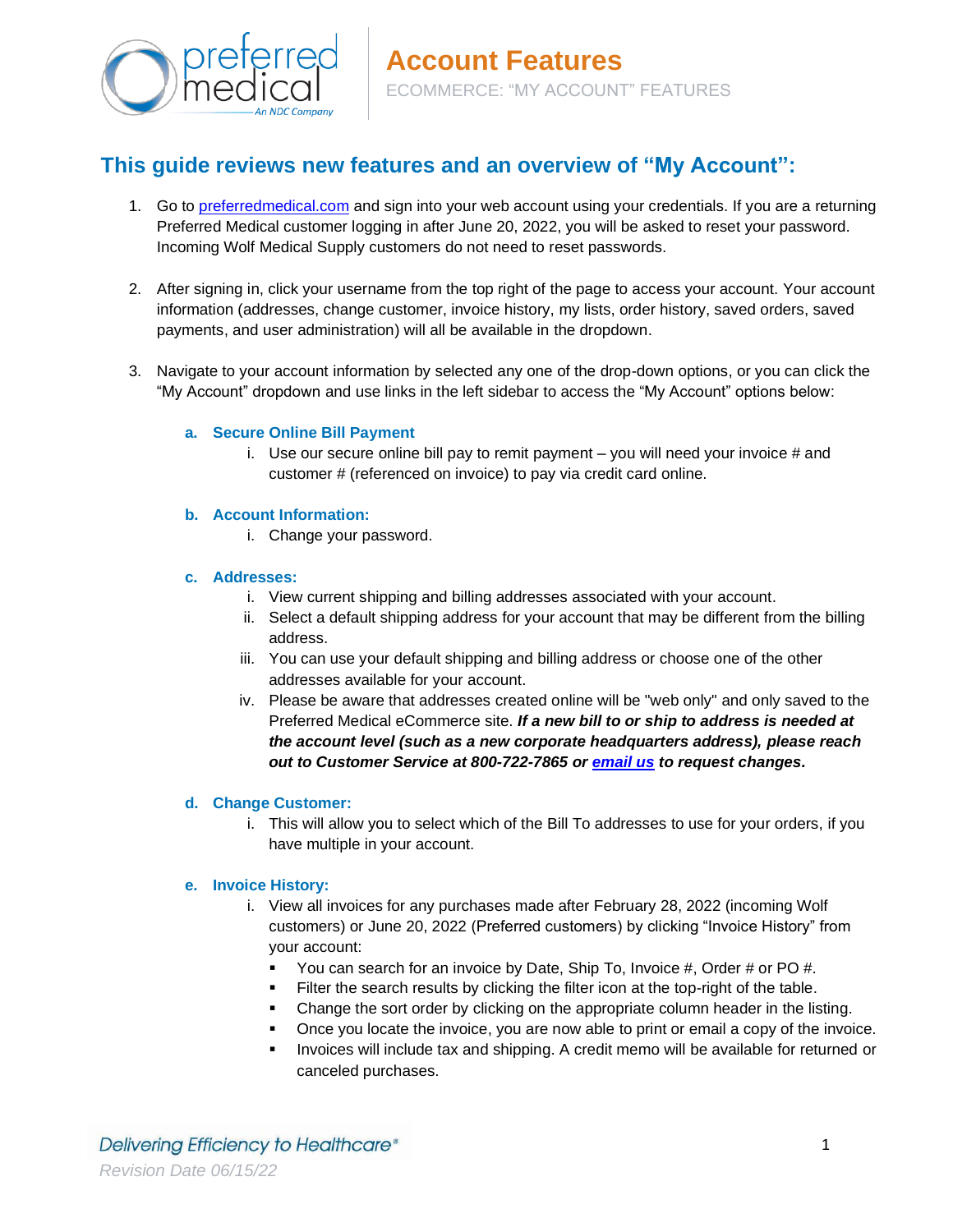

# **f. My Lists:**

- i. View all lists you have created. Search for your list by name or sort by the date the list was updated.
- ii. The "Create List" button will allow you to begin a new list. Enter a list name and description that will make it easily identifiable in the future.
- iii. Creating a list can also be done when viewing individual products. Once you select the "Add to List" under the "Add to Cart" button, you'll have the option to create a New List or add to an existing list.
- iv. You may also create a list from the cart by selecting "Save Order" and click "Add All to List" in the upper right the following screen.
- v. From the "My Lists" page, selecting "Add List to Cart" will send everything in your list to the cart. Select the Cart and proceed to checkout.
- vi. Within each list you can select:
	- 1. Print Print your current list.
	- 2. Schedule Reminder Schedule a weekly or monthly reminder.
	- 3. Edit Change the list name and description.
	- 4. Share you can now email this list via email to other users.
	- 5. Add List to Cart Add the selected list to Cart.

*Please note: Order Templates from the former Preferred Medical website have been imported and will be available under "My Lists". Saved Lists from wolfmed.com are currently migrating but may not be available until June 24.*

# **g. Order History:**

- i. From this page, you can now quickly manage and view previous orders.
- ii. You can search for an order by Order  $#$ , Date, Order Total, Status, Ship To or PO  $#$
- iii. Filter the search results by clicking the filter icon at the top-right of the table. Change the sort order by clicking on the appropriate column header in the listing.
- iv. Order Status Definitions:
	- 1. In Progress Order is in progress but has not shipped.
	- 2. Completed Order has shipped and your invoice is available.
	- 3. Canceled Order was successfully canceled.

# **h. Saved Orders:**

- i. Once you have added items to your cart, you can "Checkout" or "Save Order". By selecting "Save Order", this cart will be stored in the "Saved Orders" tab under "My Account".
- ii. You can filter your saved orders by Order Subtotal, Date or Ship To Address by clicking the filter icon at the top of the list. Change the sort order by clicking on the appropriate column header in the listing.

*Please note: Saved Orders from wolfmed.com are currently migrating but may not be available until June 24.*